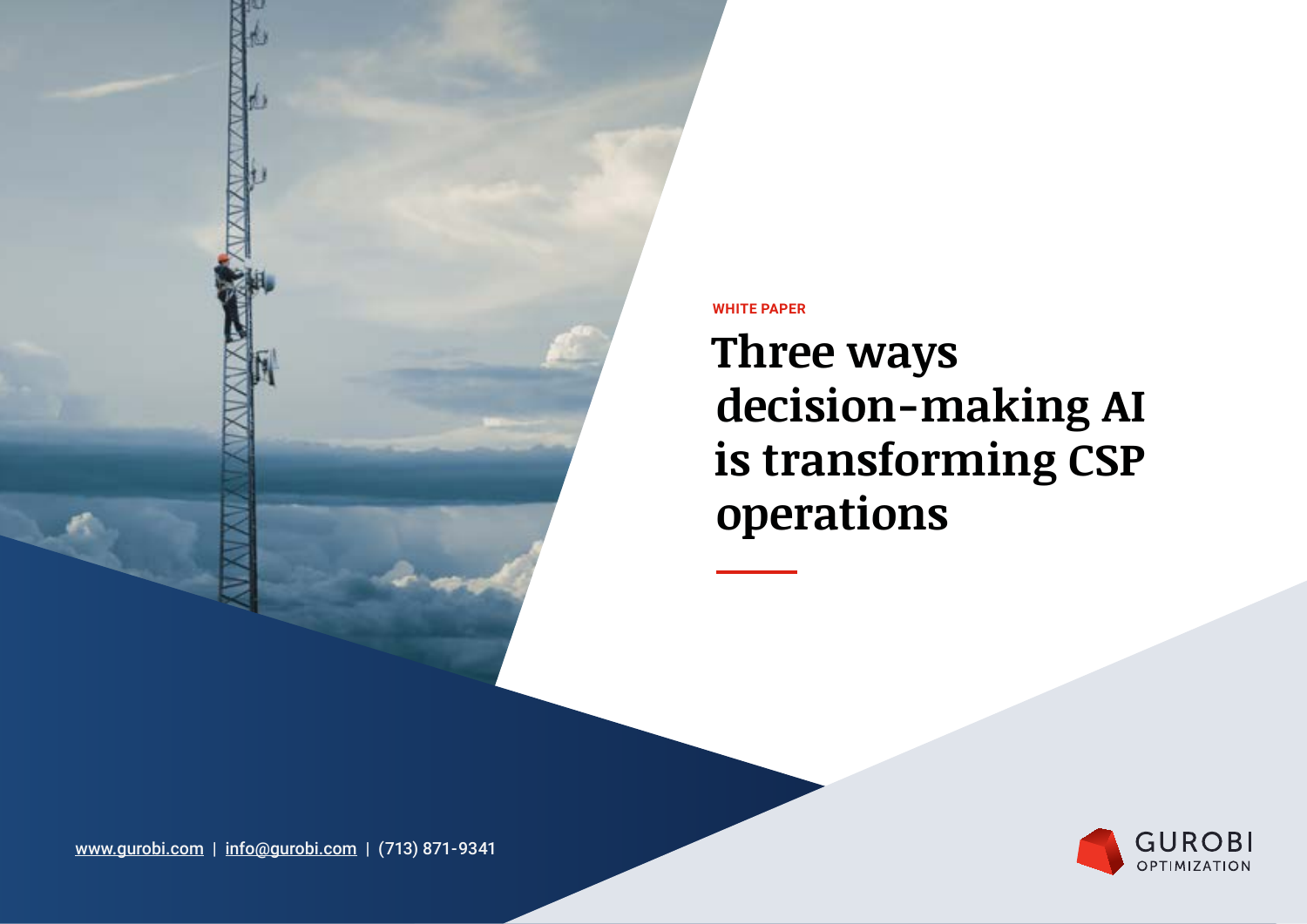As a telecom leader, you face extremely complex challenges. It's your responsibility to lead your organization to optimal profitability, performance and reliability, while minimizing risk and maximizing scalability. However, you must achieve this amid global change, supply chain disruptions, regulatory restrictions and complex interdependencies.

When faced with such complex, mission-critical challenges, how can you make confident, unbiased decisions? Many organizations look to their data analytics for answers. Your data can reveal what's happened in the past, why and what's likely to happen next. But data analytics relies on historical data—so it falls short when your present no longer looks like your past.

To make unbiased decisions for achieving your optimal business outcomes, you need to be able to take all of the complexity into consideration—every objective, every constraint. And that requires an artificial intelligence (AI) capability that can explore all of those factors and all of the possible solutions and help you identify the best way forward.

Let's take a look at how decision-making AI—and, specifically, mathematical optimization—can address several major challenges facing telecom leaders today.



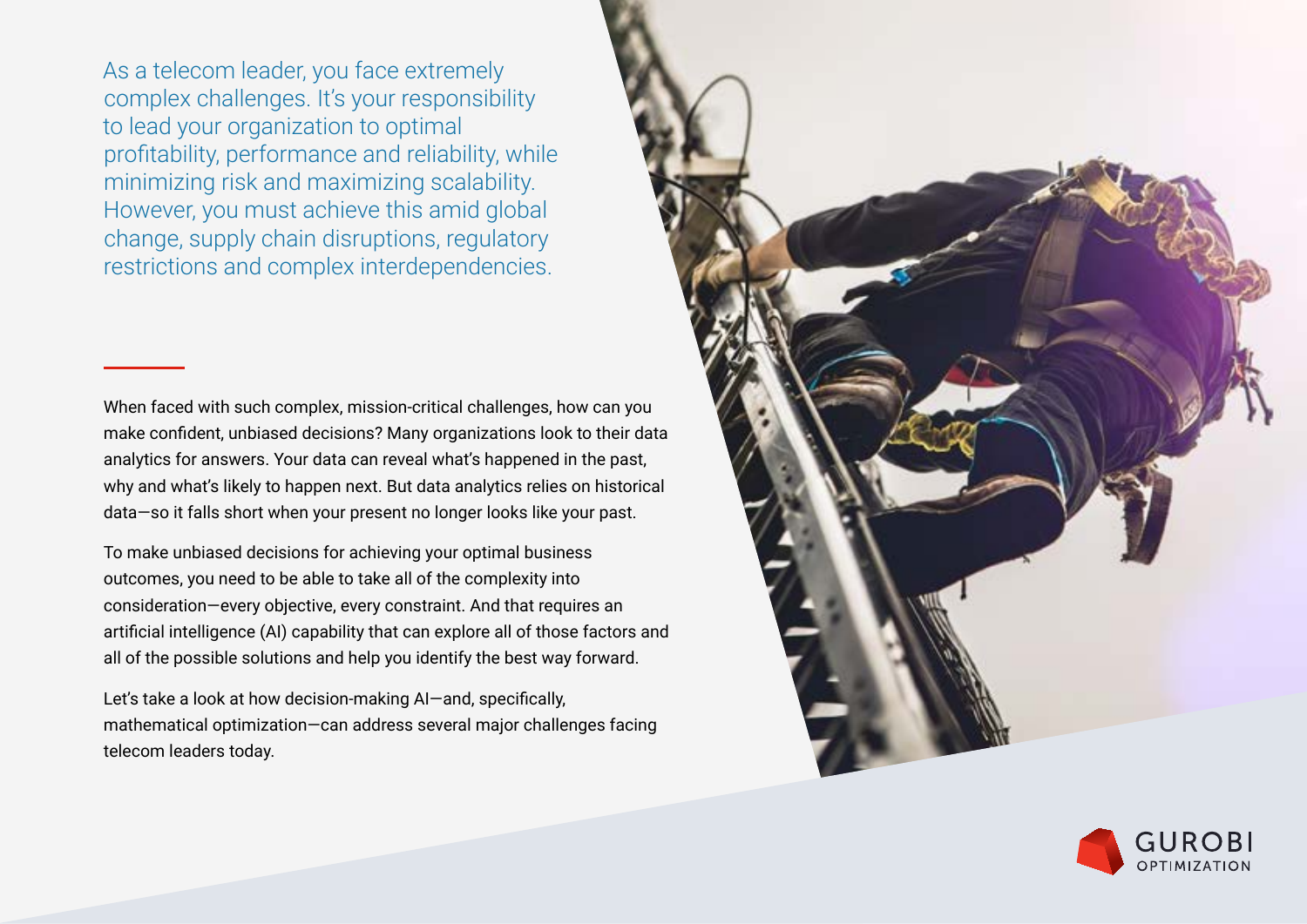### **Optimize 5G network planning**

To remain competitive in the age of 5G, you need to bring your networks to maximum capacity—optimizing coverage and service levels. That requires making complex decisions around deployment site selection, infrastructure availability in terms of fiber, installation costs, and mast adaptation and/or construction. This becomes even more difficult when you add in variables such as various technology options per spectrum band, and their location and business case dependencies.

You need to identify the best course of action—a solution that's explainable, justifiable and sustainable. And you need to be able to repeat this process continually, so you can make optimal decisions at the speed of change.

With mathematical optimization's decision-making AI capabilities, you can let the AI do the complex calculations for you. You let it know your objectives—such as maximizing coverage, minimizing costs and maximizing revenue—as well as your constraints, and let the AI consider all of the possible ways you can achieve those objectives. Often in seconds, it can identify your best course of action. As soon as factors change, you can update your inputs and run it again.

Telecom leaders use mathematical optimization for everything from fiber optic network and facility location planning to coverage, frequency, and radio planning. You can model entire scenarios for 5G deployment, including your parameters and constraints, and obtain the optimal solution.

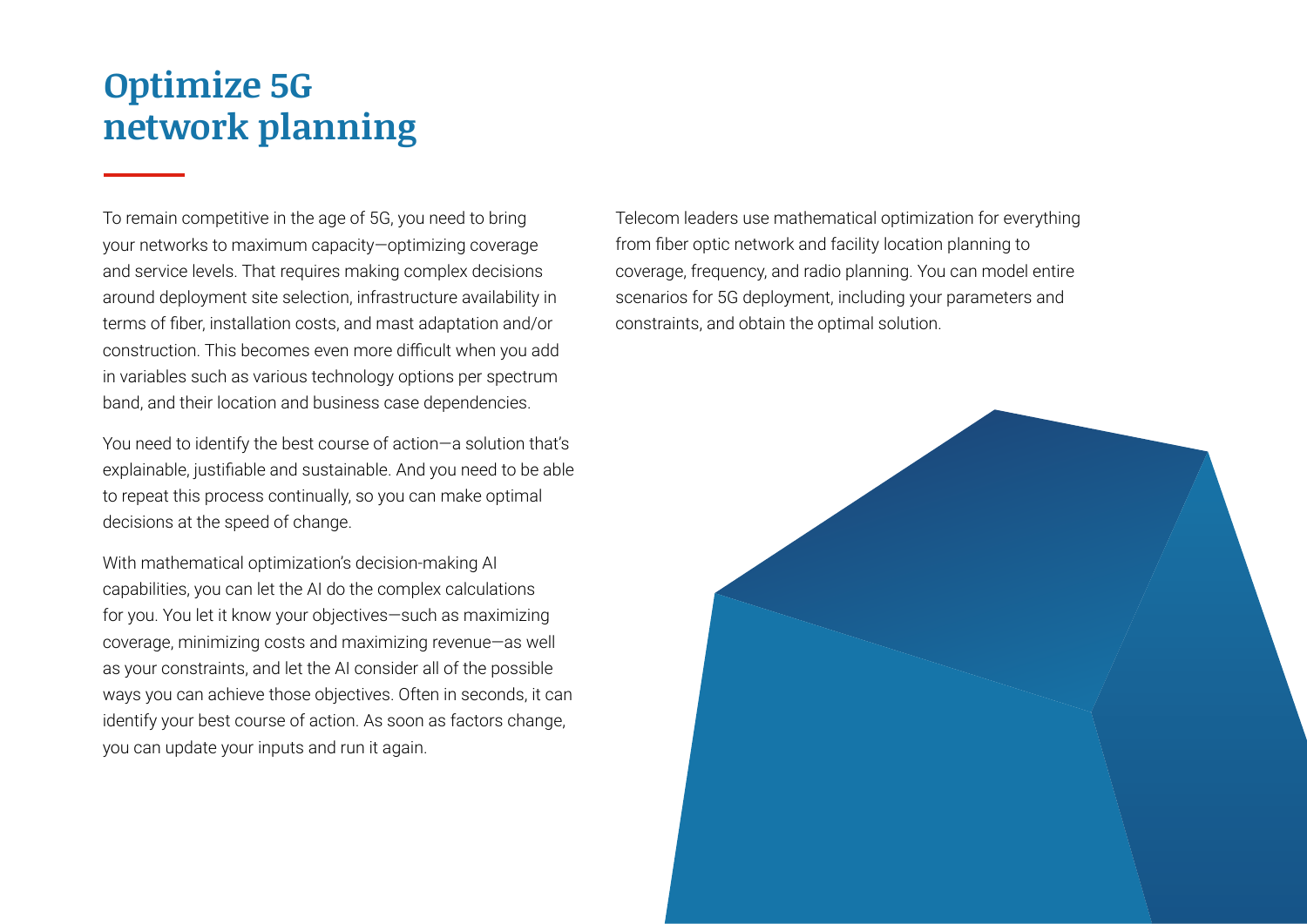# **Optimize CSP retail and supply chains**

The supply chain is the backbone of a great customer experience. You want to help your customers buy what they need, when they need it, and in the way they prefer—whether that's in store or online. But with the pandemic upending supply chains everywhere, you need a better way to keep your products flowing.

If you're like many telecom organizations, you operate on a relatively rigid, fixed system that doesn't give you the flexibility or insight to quickly respond to customers or global events. As a result, you may have too much or too little stock on hand at different stores—and regularly pay high rates for expedited shipping at crunch time.

But with mathematical optimization, you can re-imagine your retail and supply chain operations. You can automate your decision-making and replenish stores with the right products at the right times, while minimizing retail inventory and meeting your out-of-stock targets.

And because mathematical optimization decision-making is model based, you simply need to update your model whenever your variables change—or whenever you want to explore new possibilities. Often in seconds, you can identify your best, unbiased decision.

"

To remain competitive in the age of 5G, you need to bring your networks to maximum capacity—optimizing coverage and service levels.

MANUEL RASSI GUROBI OPTIMIZATION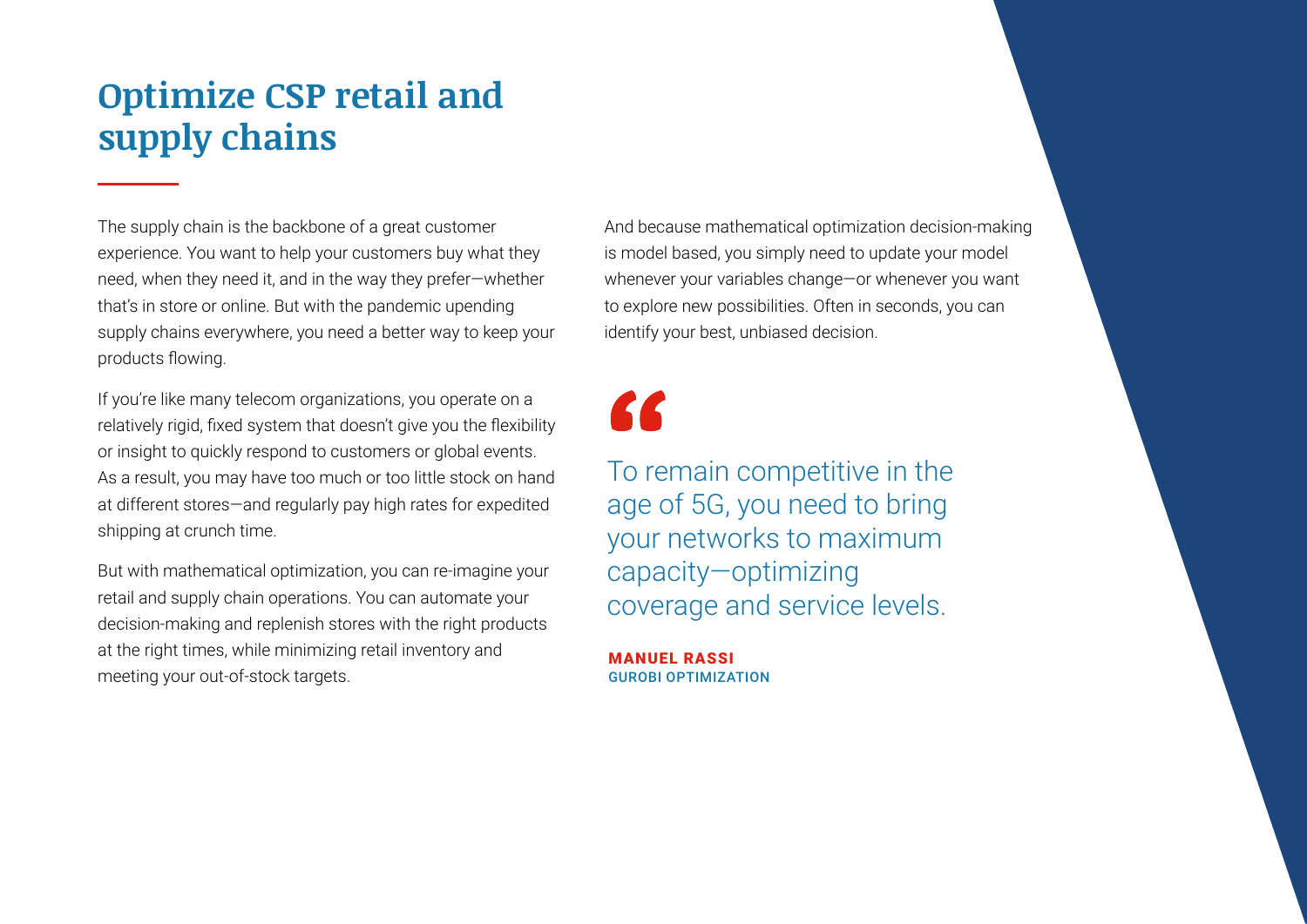#### **Optimize telco marketing campaigns**

Telecom organizations also look to mathematical optimization for their marketing campaigns—often in combination with machine learning. They use machine learning and other advanced analytics tools to target customers and prospects with their 5G solutions. Tools like these are highly effective because they predict elements such as expected response rate and lifetime value.

What machine learning can't do, however, is incorporate your company's unique business objectives and constraints into your targeting decisions. These tools also fail to deliver when your company is faced with new challenges, and you find yourself having to redo the whole process from scratch.

Mathematical optimization provides an opportunity to utilize machine learning to make the best possible targeting decisions, with the flexibility to adapt to any new constraint or parameter of your business. By combining machine learning and mathematical optimization, you can efficiently target the right person, with the right offer, through the right channel, at the right time and ultimately drive increased sales and ROI with your marketing campaigns. For example:

**• Sales and marketing campaigns:** 

Optimally shape your 5G marketing campaigns and sales packages and automatically determine which packages of products and services to offer to which customers, when and at what price.

**• Customer acquisition and management:**  Use the power of advanced analytics to manage risk in customer acquisition.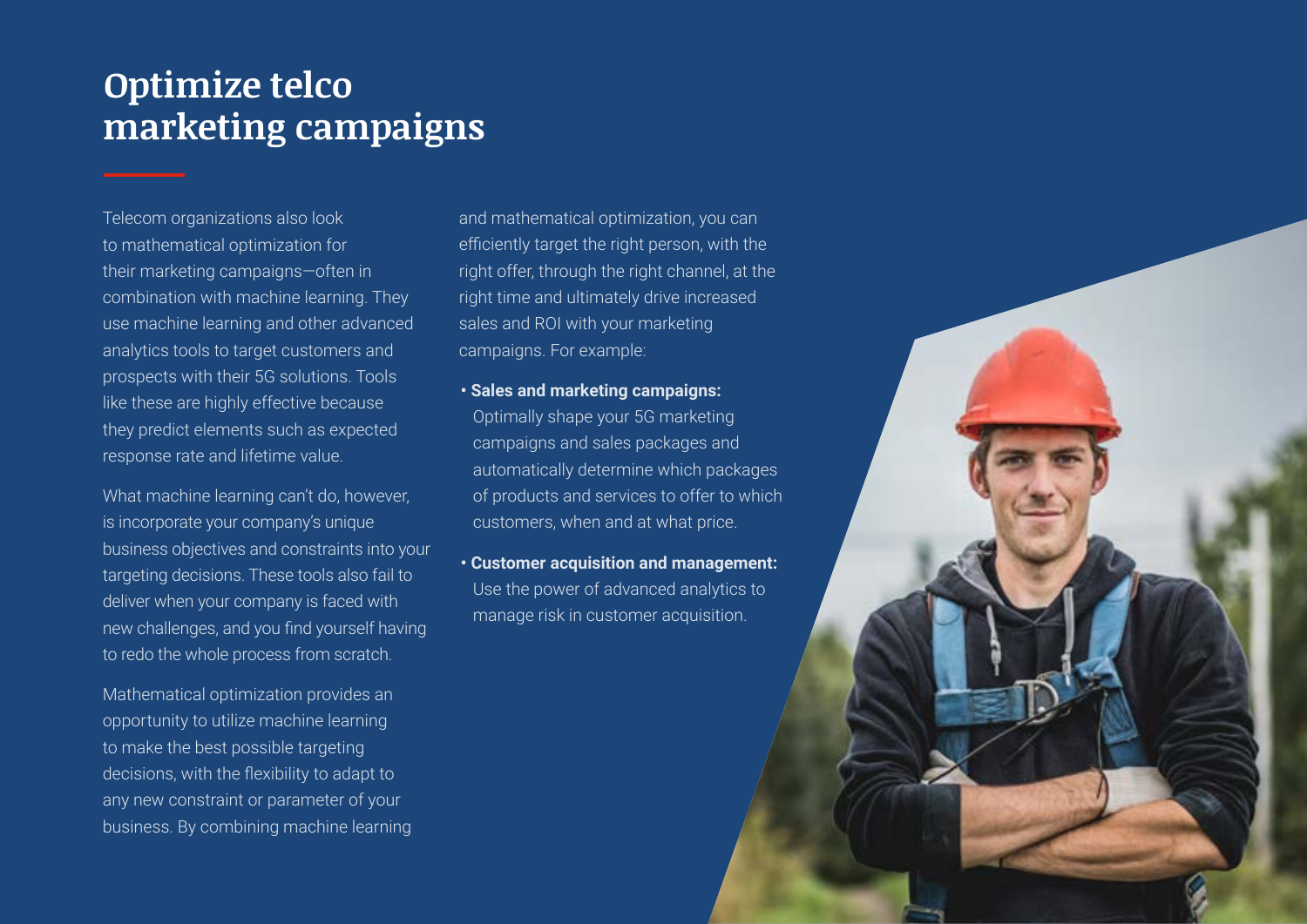## **Transform your decision-making**

Gurobi helps leading telecom organizations—from the US Federal Communications Commission **(FCC)** to **A1 Telekom, AT&T** and others—address their toughest decision-making challenges.

**Vodafone** is one such example. Having applied Gurobi mathematical optimization in each of the ways described above, the CSP has been able to maximize ROI by optimizing its fiber network design. With Gurobi, Vodafone configured its retail shop network to optimize its support of sales, given a variety of constraints—and it was able to strategically open as many shops as possible after pandemic lockdowns, as safely as possible.

How can Gurobi transform your CSP operations? Reach out to me and we can talk about it. Drop me an email at **[rassi@gurobi.com](mailto:rassi@gurobi.com)**.

# "

Telecom organizations also look to mathematical optimization for their marketing campaigns often in combination with machine learning.



MANUEL RASSI GUROBI OPTIMIZATION